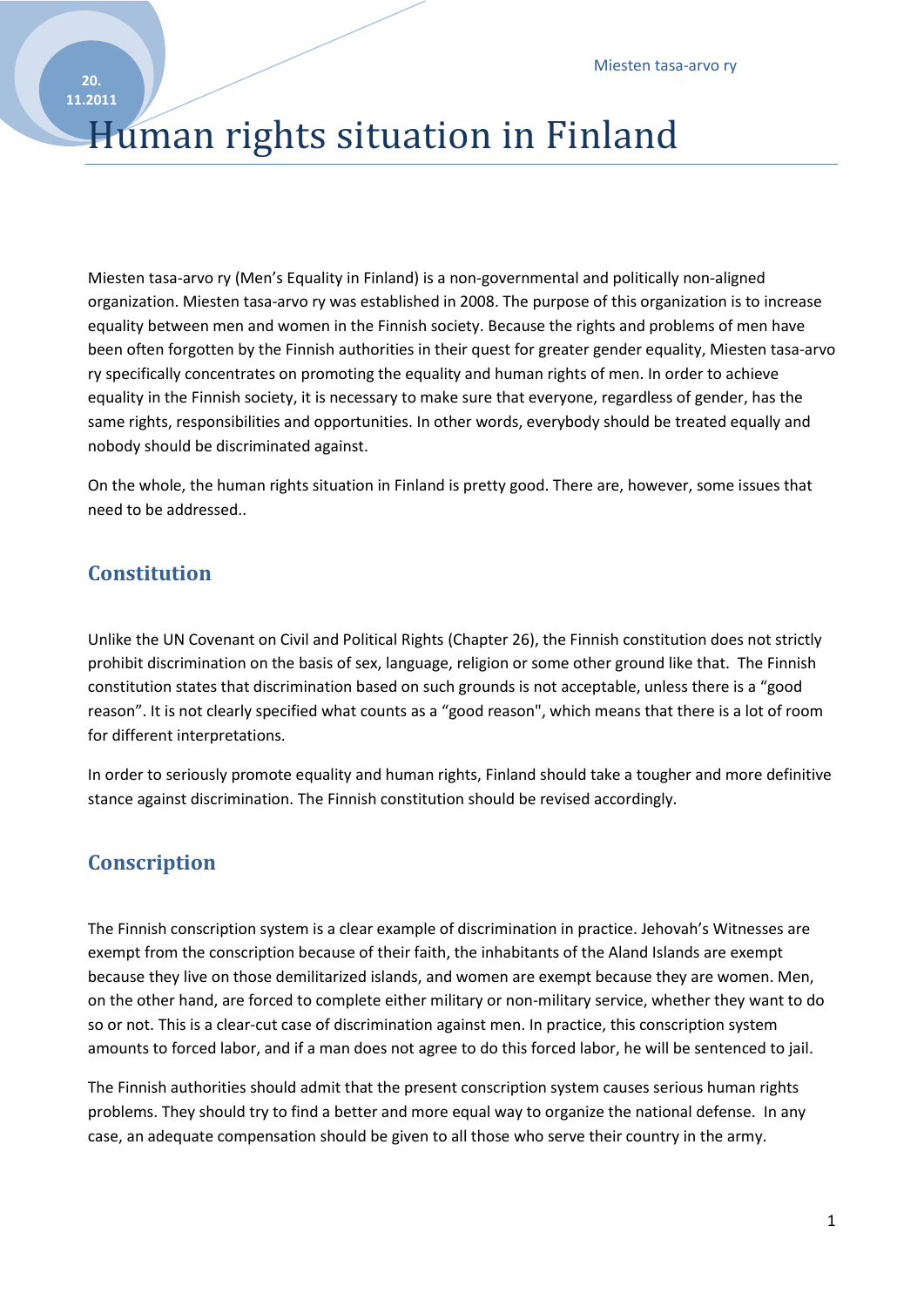#### **20. 11.2011**

# **Rights of Children and Fathers**

The UN Convention on the Rights of the Child acknowledges that every child has the right to be raised by his or her parents. There are a lot of children in Finland who are not able to exercise this right, mainly because they cannot keep in touch with their father or because they do not even know their father. Therefore it is vital to be able to find out the identity of the father more easily. It should be possible to establish fatherhood with the aid of DNA tests even when the mother is against it. The Finnish law on fatherhood should be reformed so that the best interest of the child and the rights of men could be protected more efficiently.

In a case of a divorce, the authorities should make everything in their power to ensure that the child can maintain a fully functioning and meaningful relationship with both of his or her parents. This means that even if the children live mostly with their mother, their father should be seen and treated as an equal parent. The child support payments should be kept at a reasonable level, especially when the child lives close to 50% with the "distant parent" (a concept that has been invented by the bureaucracy). In the future, equally shared parenthood, not just equally divided guardianship of the child, should be the norm in divorce cases.

#### **Circumcision for Non-Medical Reasons**

Circumcision of underage people for non-medical reasons should be strictly banned in Finland. It is a serious violation against human rights to mutilate the genital organs of a defenseless baby just for religious or cultural reasons. An unmedical circumcision is a risky and painful operation that can cause permanent physical and mentaly damage to its victim, regardless the sex of the child. The Finnish authorities strictly condemn the circumcision of baby girls, but for some reason they are quite happy to allow the medically unnecessary circumcisions of baby boys to go on. There is after all, no ethical rationale for distinguishing between female and male genital alteration.

Non-medical circumcision cannot be justified by religious beliefs or cultural tradition. There is already a ban on the corporal punishment of children, for example, although the Bible clearly calls for corporal punishment of children. Besides, the faith of the parents should not be used as an excuse for the maltreatment of children and the neglect of their right of self-determination. Instead, all children should have the right to be treated equally. Every child should be protected from violence by the authorities.

#### **Violence against Men**

In Finland, violence against women is seen as a huge human rights issue. Violence against men is seen as a minor inconvenience, just another part of the daily life. Men are just expected to deal with it. Although most of the victims of violence are male, the Finnish government only actively campaigns against violence against women. If they really wanted to reduce the violence against women, they should also try to reduce